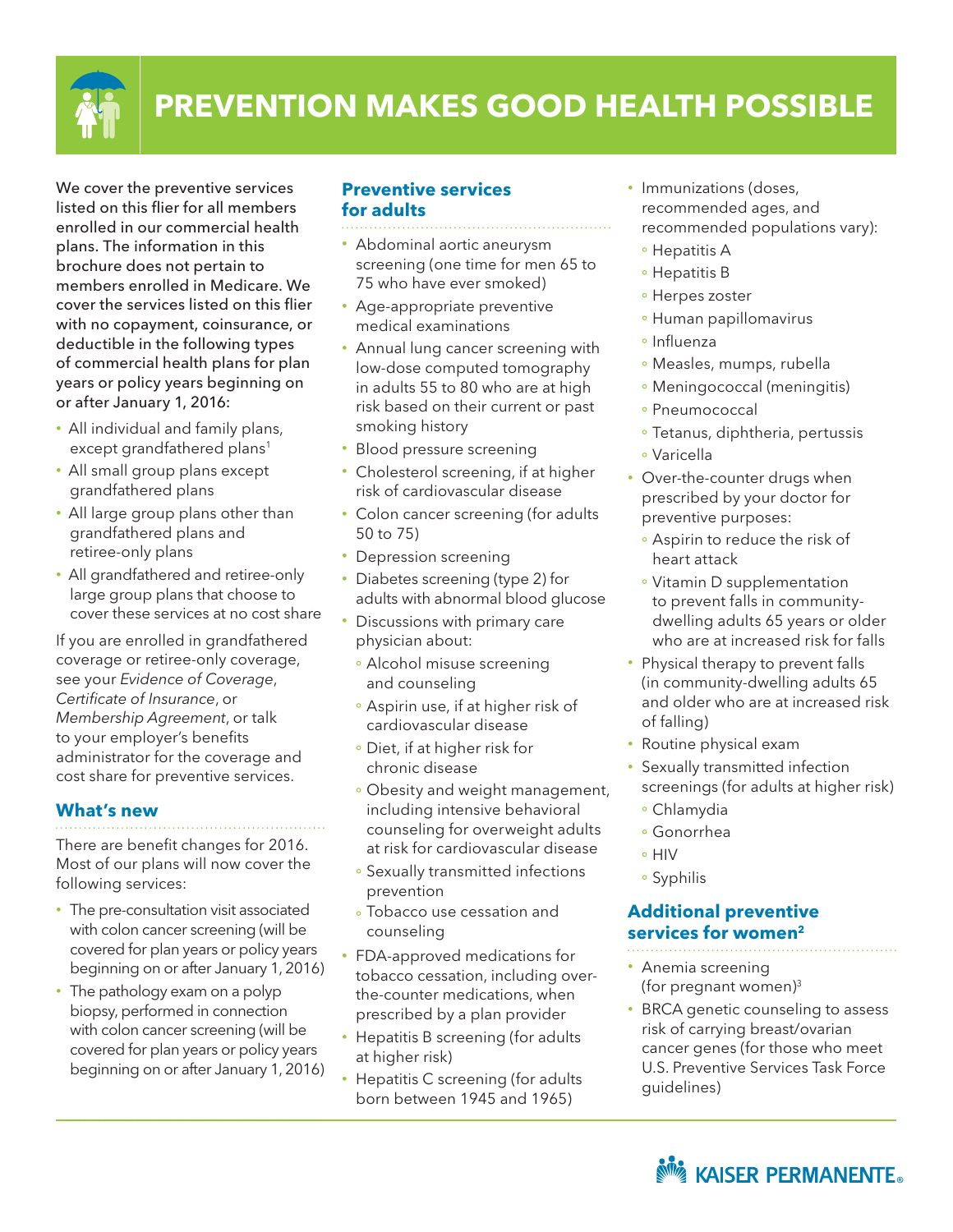- BRCA genetic testing (for high-risk women and when services are ordered by a plan physician)
- Breastfeeding equipment
- Cancer screening:
	- Breast cancer (mammography for women 40 and older)
	- Cervical cancer (for women 21 to 65)
- Contraceptive devices and drugs (FDA-approved and prescribed by your doctor), contraceptive device removal, and female sterilizations
- Discussions with primary care physician about:
	- **Breastfeeding and comprehensive** lactation support
	- Chemoprevention for breast cancer (if at higher risk)
	- Contraceptive methods
	- Family history of breast and/or ovarian cancer
	- Folic acid supplements (if you may become pregnant)
	- o Interpersonal and domestic violence
	- **Preconception care**
	- **Tobacco use cessation and** counseling for pregnant women
- FDA-approved medications for tobacco cessation for pregnant women, including over-the-counter medications, when prescribed by a plan provider4
- Gestational diabetes screening (for pregnant women at high risk, or women 24 and 28 weeks pregnant)
- Hepatitis B screening (for pregnant women at their first prenatal visit)
- HIV screening for pregnant women
- Low-dose aspirin (after 12 weeks of gestation in women who are at high risk for preeclampsia)
- Osteoporosis screening (for women 65 or older, and those at higher risk)
- • Over-the-counter folic acid for women to reduce the risk of birth defects when prescribed by your doctor for preventive purposes
- Prescribed, FDA-approved medications for breast cancer prevention (if at higher risk, 35 and older with no prior history of breast cancer)
- Rh incompatibility screening (for pregnant women) and follow-up testing (for those at higher risk)
- Routine physical exam
- Routine prenatal care visits<sup>5</sup>
- Syphilis screening for pregnant women
- Urinary tract or other infection screening (for pregnant women)

#### **Preventive services for children**

- Age-appropriate preventive medical examinations
- Autism screening by primary care physician (at 18 months and 24 months)
- Behavioral assessments by primary care physician (throughout development)
- Blood pressure screening for adolescents
- Cervical dysplasia screening (for sexually active females)
- Congenital hypothyroidism screening (newborns)
- Depression screening (for adolescents 12 to 18 years)
- Developmental screening (under 3 years) and surveillance (throughout childhood) by primary care physician
- Discussions with primary care physician about:
	- Alcohol and drug use counseling for adolescents
	- **Fluoride supplements for children** who have no fluoride in their water source
	- · Iron supplements for children 6 months to 12 months at risk for anemia
	- Obesity screening and

counseling

- Sexually transmitted infection prevention counseling for adolescents at higher risk
- Skin cancer counseling for children, adolescents, and young adults aged 10 to 24 years with fair skin in order to minimize exposure to ultraviolet radiation
- Tobacco use cessation and counseling
- Dyslipidemia screening (for children at higher risk of lipid disorders)
- FDA-approved medications for tobacco cessation, including overthe-counter medications, when prescribed by a plan provider
- Gonorrhea prevention medication for the eyes (newborns)
- Hearing screening (newborns)
- Height, weight, and body mass index (BMI) measurements (throughout development)
- Hematocrit or hemoglobin screening
- Hemoglobinopathies or sickle cell screening (newborns)
- Hepatitis B screening (for adolescents at higher risk)
- HIV screening (for adolescents at higher risk)
- Immunizations (from birth to 18 years; doses, recommended ages, and recommended populations vary):
- · Diphtheria, tetanus, pertussis
- *Haemophilus influenzae* type B
- <sup>o</sup> Hepatitis A
- Hepatitis B
- Human papillomavirus
- · Inactivated poliovirus
- Influenza
- Measles, mumps, rubella
- Meningococcal (meningitis)
- Pneumococcal
- Rotavirus
- Varicella